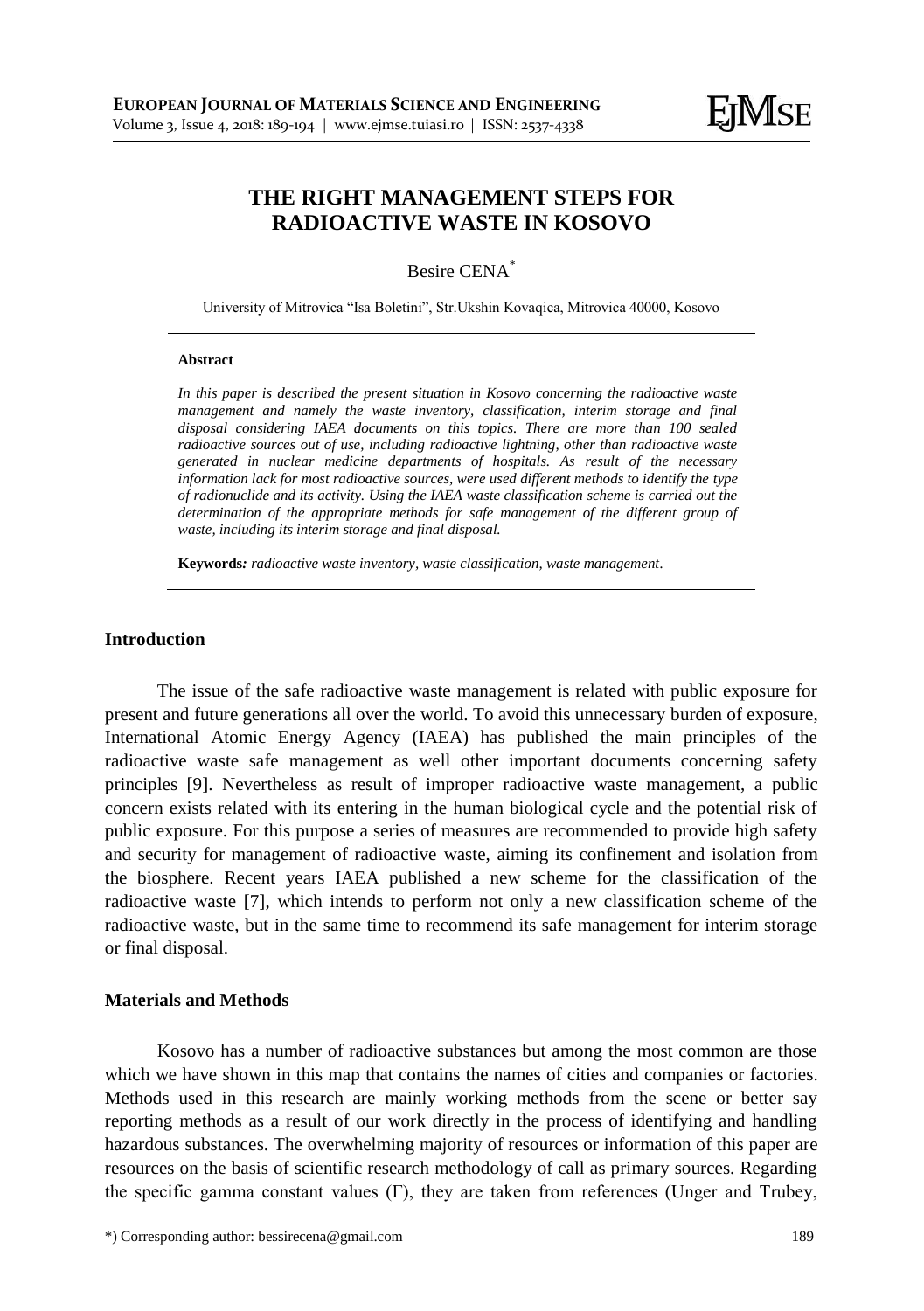1982), where besides the specific gamma constant for various radioactive sources was given the radioisotope half-life period and the respective energy values of gamma radiation issued by this radioisotope. As measuring devices is used an instrument for measuring of dose equivalent rate, which besides value of equivalent dose rate have identified the type of radioisotope. This measuring device is: "Exploranium GR-130", which is owned by the Protection Service Radiation Institute of Occupational Medicine, Obilic [1]. Based on these measurements is powered Table 1, in which the key data are presented for each source of radiation, including the type of radioisotope, half-life period, specific gamma constant and activity of radiation sources. In this study were presented the results of determining the activity of various radioactive sources that were located in different institutions, was used relation that exists between a radioactive source and equivalent dose rate that creates the radioactive source at a certain distance. Relation between the magnificence given by the following expression [3]:

$$
H' = \Gamma a / r^2
$$
 (1)

Where *H'* is the dose equivalent rate in mSv / h , *Γ* is the specific gamma constant of radioactive sources mSv.m<sup>2</sup>/MBq.h, *a* radioactive source activity and *r* is distance measuring device from the radioactive source. Starting from the above link can be drawn activity of a radioactive source  $a$ , a (power) function of dose equivalent rate  $H'$  and  $r$  the distance measuring apparatus of the radioactive source in the study.

$$
a = H' \cdot r^2 / \Gamma \tag{2}
$$

For this purpose in each case was carried out by our measurement of dose equivalent rate of a given radioactive source in a fixed distance, which for ease of calculation is taken equal to 1 meter. Theoretically it is known that the Co-60 radioisotope has a decay scheme where first occurs beta emission, and as result created the Ni-60 nucleus in the excited state, which passes in stable condition, releasing two gamma rays with energy 1170 keV and 1330 keV and halving period 5.27 years [2].

| <b>Table 1.</b> Halving the period values, specific gamma constant, dose rate and activity for radioactive sources in the form |
|--------------------------------------------------------------------------------------------------------------------------------|
| of waste                                                                                                                       |

| <b>Radioactive</b> | Period of  | Specific gamma | Distance, the power      | <b>Activity</b>          |                          |
|--------------------|------------|----------------|--------------------------|--------------------------|--------------------------|
| source, location   | halving    | constant       | of dose                  |                          |                          |
| <b>Object A</b>    |            |                |                          |                          |                          |
| Source 1           |            |                | $1m, 1.06$ $\mu$ Sv/h    | 0.4x10 <sup>3</sup> MBa  |                          |
| $Cs-137$           | 30.17 year | 1.02E-04       | $2m, 0.13$ $\mu$ Sv/h    | 0.2x10 <sup>3</sup> MBq  |                          |
| Source 2           |            |                | $1m, 2.78 \mu Sv/h$      | 1.19x10 <sup>3</sup> MBq |                          |
| $Cs-137$           | 30.17 year | 1.02E-04       | $2m,0.15 \mu Sv/h$       | 0.25x10 <sup>3</sup> MBq |                          |
| Source 3           |            |                |                          |                          |                          |
| $Cs-137$           | 30.17 year | $1.02E-04$     | $1m,0.10 \mu Sv/h$       | $0.04x103$ MBa           |                          |
| Source 4           |            |                | $1m, 0.19 \mu Sv/h$      | 0.08x10 <sup>3</sup> MBq |                          |
| $Cs-137$           | 30.17 year | $1.02E-04$     |                          |                          |                          |
| Source 5           |            |                | $1m, 0.23 \mu Sv/h$      | 0.09x10 <sup>3</sup> MBq |                          |
| $Cs-137$           | 30.17 year | 1.02E-04       |                          |                          |                          |
| <b>Object B</b>    |            |                |                          |                          |                          |
| Source 1           | 5.3 year   | 3.70E-01       | $1.5m, 0.08 \mu$ Sv/h    | 0.01x10 <sup>3</sup> MBq |                          |
| $Co-60$            |            |                |                          |                          |                          |
| Source 2           | 5.3 year   |                | 3.70E-01                 | $1.5m$ , 0.09 $\mu$ Sv/h | 0.02x10 <sup>3</sup> MBq |
| $Co-60$            |            |                |                          |                          |                          |
| Source 3           | 5.3 year   | 3.70E-01       | $1.5m$ , $4.13 \mu$ Sv/h | 1.01x10 <sup>3</sup> MBq |                          |
| $C0-60$            |            |                |                          |                          |                          |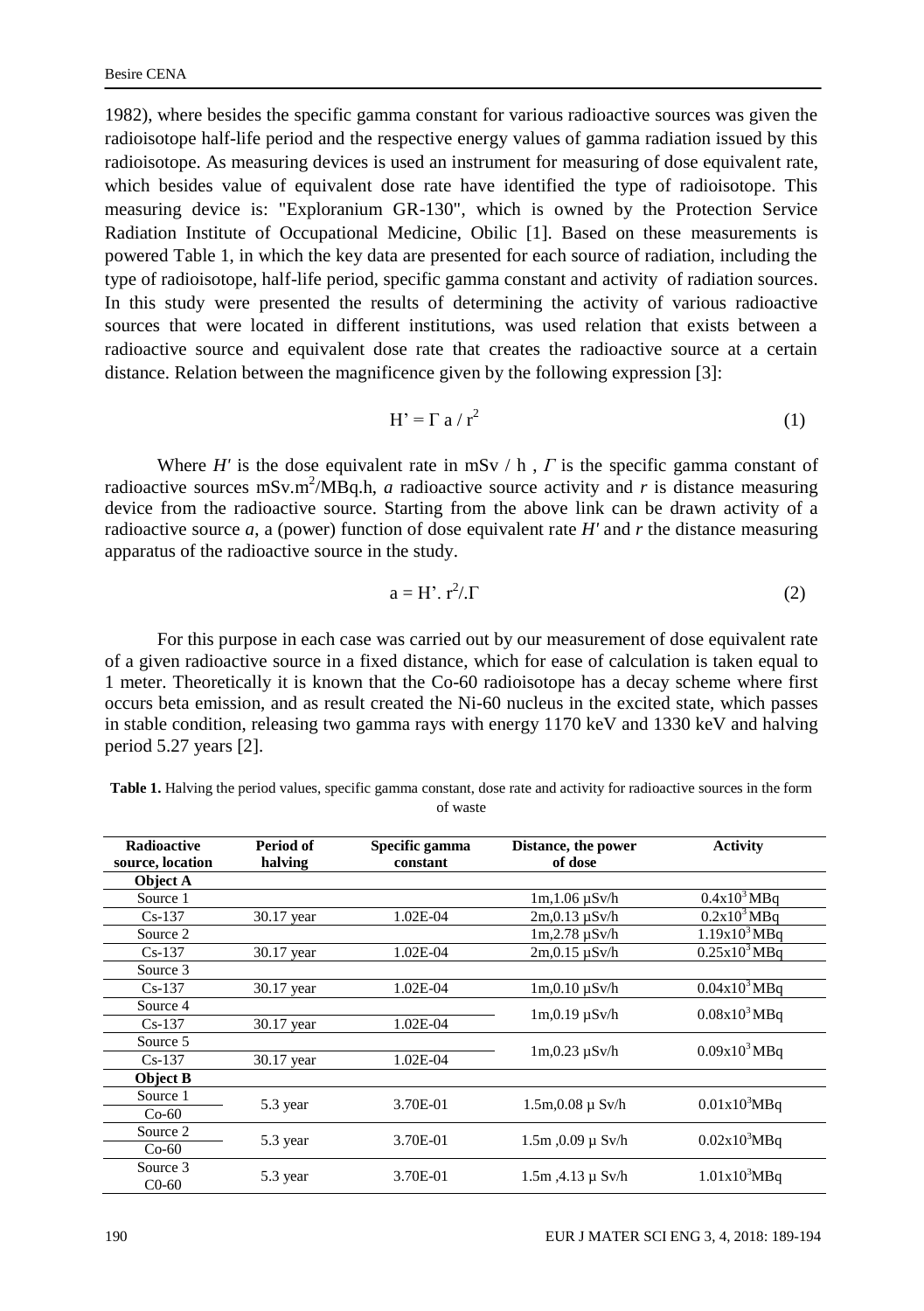As measuring instrument were used "Exploranium GR-130" and "Inspector 100", which gave the values of the equivalent dose rate and perform identification of the radionuclide. Concerning the radioactive waste generated by nuclear medicine, in collaboration with medical staff of the clinics were treated the waste from the use of molybdenum-technetium generators of "Gentec 2-120" type with initial activity of 6 GBq. In this generator is used radionuclide of Mo-99, which through decay gave radionuclide of Tc-99 m with half life 6 hours (T = 6 hours). Another radionuclide which is used by the clinics for therapeutic purposes is I-131  $(T = 8.1$  days). Both mentioned radionuclides are with very short half lives, and therefore the generated radioactive waste needs to store for relatively short interval of time [6]. Nevertheless it is an urgent need to inform the medical staff on the principal rules for safe management of the mentioned type of waste. Based in the five mentioned groups the classification scheme of radioactive waste in Kosovo is presented in Fig. 2 in accordance to the classification scheme of IEAE [7]. In this figure are represent seven classes of radioactive waste. The classes vi (Intermediary Level Waste – ILW)) and vii (High Level Waste – HLW)) are not exist in Kosovo and for this reason their representation in the figure is done by dashed line.



**Fig. 1.** Classification of radioactive waste in Kosovo

Fig. 1. represents: i) There are some radioactive sources like Co-57 or Co-60 with low initial activity, which as result of their half lives now have the activity below 0,1 MBq or 1 MBq (exempted activity for Co-57 and Co-60 respectively). These sources belong to EW; ii) The radioactive waste generated in nuclear medicine clinics (Tc-99m and I-131) with very short half lives consist VSLW; iii) The majority of radioactive waste in Kosovo are with very low activity and belongs to the third group of radioactive waste – VLLW; iv) There are some radioactive sources like Am-241, Pu-238, Th-228, radioactive lightning (Eu-152, Eu-154)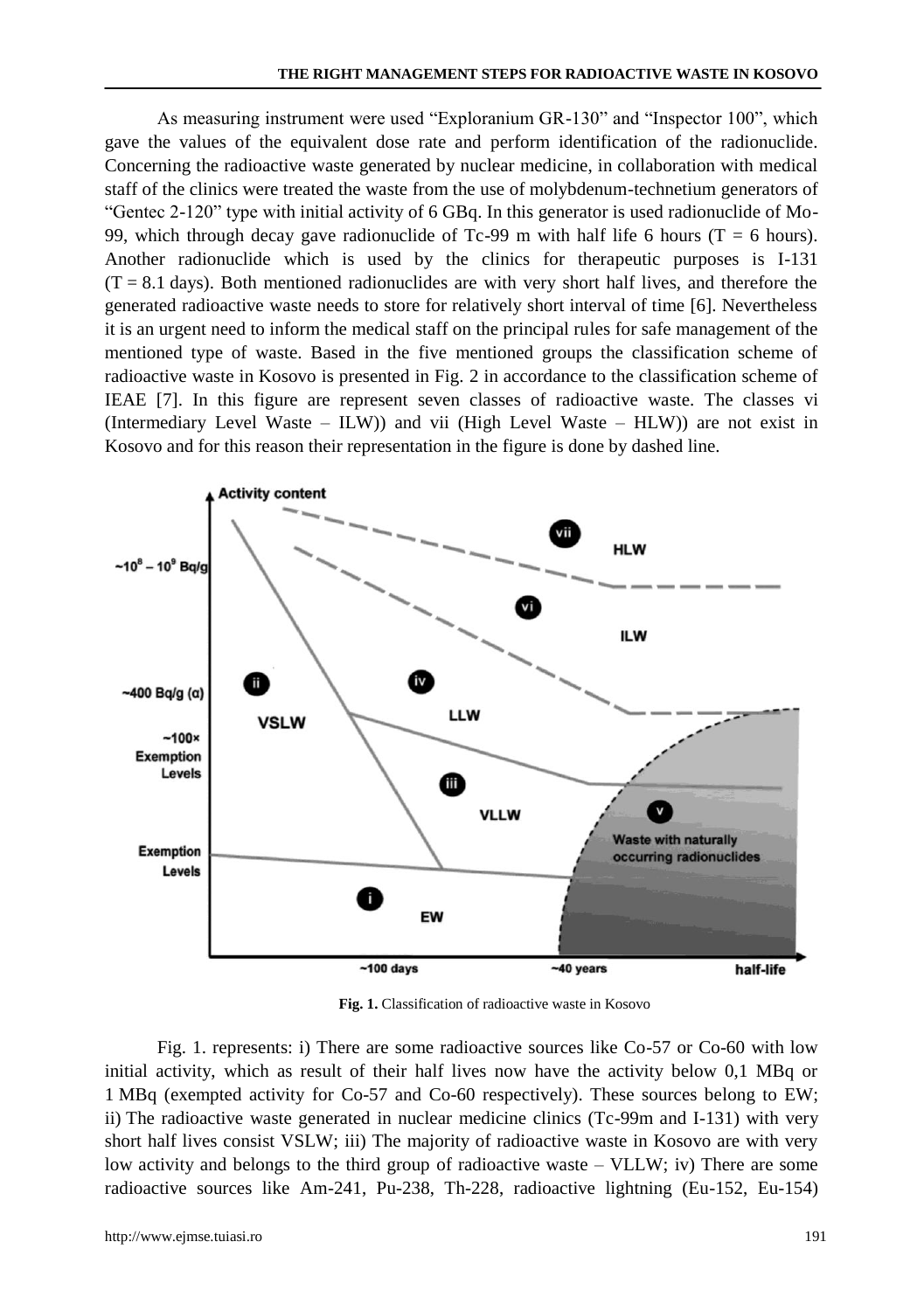which are with long half lives or alpha emitters. The mentioned sources needed to treat with caution considering their confinement and isolation, which as general rule ought to resist for some hundred years. These sources belong to LLW; v) There are big quantities of industrial waste near to chemical or mineral complexes in Kosovo, which content natural occurring radioactive material (NORM) of different activities concentration. This waste as general rule contents low concentration of natural radionuclides, but it's their long half lives require special studies for considering its handling in different branches of economy or its management in accordance with its concentration. This group of radioactive waste belongs to NORM waste.

### **Results and Discussions**

Based in the inventory of radioactive waste in Kosovo as well in its classification, it is with interest by practical needs to organize its safe management in accordance with IAEA recommendations. The safe management of radioactive waste is implemented in accordance with its pertaining in the mentioned different groups of the classification scheme. From safety point of view it is necessary to distinct the waste with radionuclides half lives shorter than 100 days, the waste with half lives less than 40 years and the waste with half lives more than hundred years. This is related with radioactive danger represented by different group of radioactive waste, which is proportional with its half lives. A high degree of safety can be provided through implementation of the institutional control measures, considering the safety and security of storage installation (e.g. landfills). The limitations of waste activity, which might be stored in a specific installation is related also with radiological, chemical and biological waste properties. Considering the radioactive waste group classification and its safe management in accordance with IAEA recommendation it is reasonably to propose as follows:

- Exempted waste (EW) which contents very low activities, did not need special conditions for radiation protection. This category of waste can be deposited in ordinary landfill or can discharged (for liquid waste) through urban sewer.
- Very short lived waste (VSLW) contents radionuclide, which ought to store just as its activity to decrease below the exempted one. Example of VSLW is waste of Tc-99m or I-131, which as rule are stored for ten half lives in a special place inside of medical clinics.
- Very low level waste (VLLW) is the majority of radioactive sources used in different gauges after their life. The safe management of this group requires to provide special radiation protection measures for time intervals of some decades. The storage of this waste needs simple surface installation.
- Low level waste (LLW) is the waste of Am-241, Cs-137, Th-228, which consist radionuclide with high half lives or emit alpha radiation. For such waste needed special confinement and isolation, which resist for some hundred years. The storage and final disposal for this group is related with more special installations [8].
- NORM waste after its control for the level of radioactivity can be used in different activity e.g. road construction layers, filler in cement industry etc.

Using the device "Exploranium GR-130" was performed gamma spectrometry analysis of radioactive sources, which has resulted in the building of their gamma spectra. Fig. 2 shows the spectrum of a source of cobalt-60 Co, which emits gamma radiation of the two groups energies: The first energy interval 1119-1208 keV and the second in the interval 1285-1370 keV.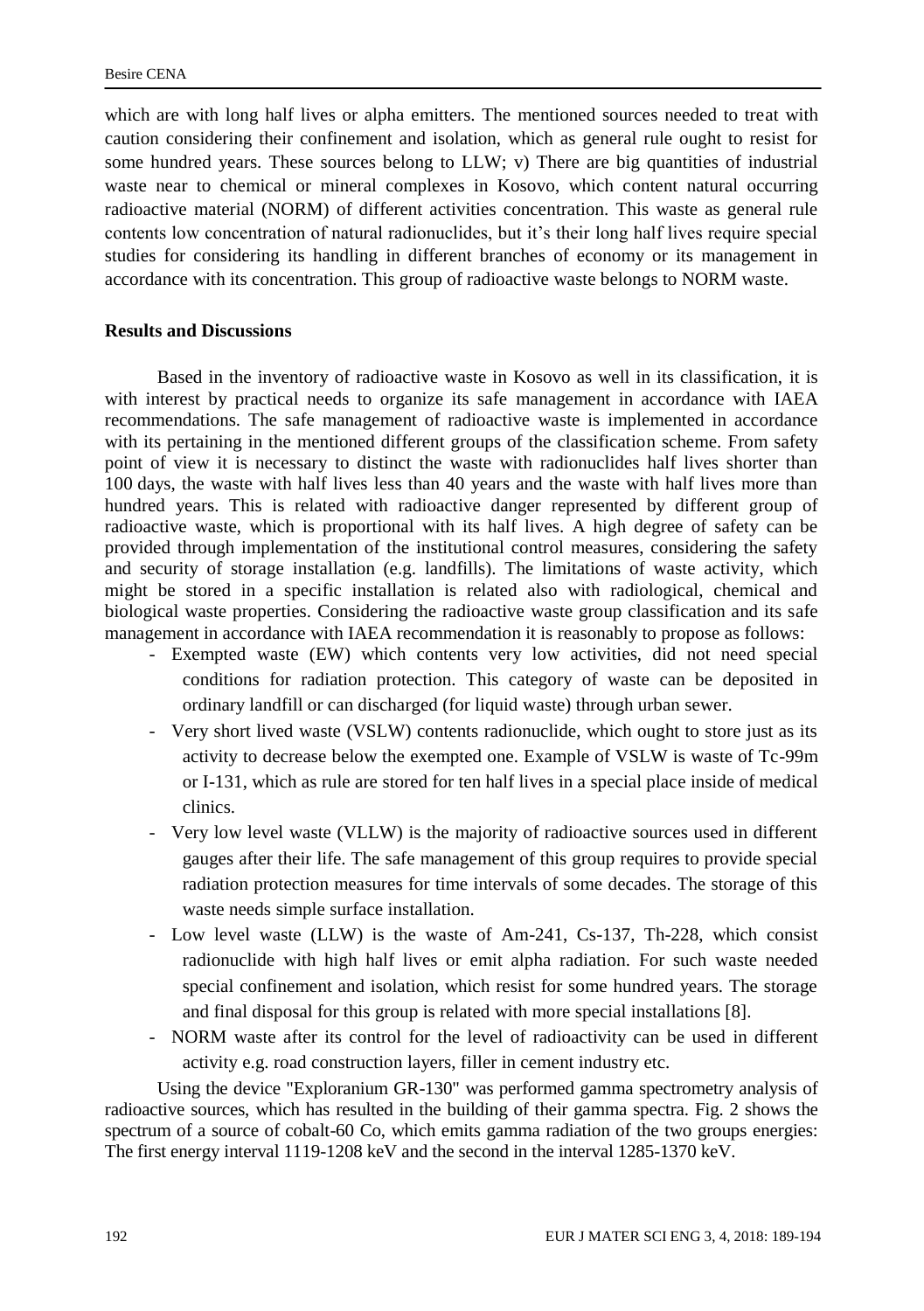

**Fig. 2.** Display gamma spectrometric two Co-60 sources

The first peak corresponds to the energy of 1170 keV gamma radiation, while the second peak belongs energy of 1330 keV gamma radiation. Energies corresponding to this decay scheme fit precisely the source of Co-60, which is part of the library industrial GR-130 device.

## **Conclusions**

The presence of radioactive waste in Kosovo requires as urgent need to investigate in detail the situation and to propose a suitable long term solution. The study of radioactive waste has showed that more than 100 radioactive sources needs to collect and to manage in accordance with IAEA recommendations. Meantime exist a lack of information related with location and radionuclide identification as well. The present study is a first effort to put in evidence the issue related with safe management, its classification and the methods of its interim storage and disposal as well. For this purpose it is proposed to provide a full study of radioactive waste in the country and to invest for a centralized facility, which will provide the treatment and interim storage of radioactive waste in accordance with its classification group.

## **References**

- [1] Canberra, *Exploranium GR130 Minispec*, User Manual, 2001.
- [2] Cobalt-60, *Industrial Radioactive Source Materials Data*, QSA Global, 2009.
- [3] K. Dollani, *Dosimetry and radiation protection*, Pegi, Tirana, Albania, 2007.
- [4] International Atomic Energy Agency, *The management system for the processing, handling and storage of radioactive waste*, Safety Guide Series No. GS-G-3.3, **IAEA**, 2008.
- [5] L. M. Unger and D. K. Trubey, *Specific Gamma Ray Dose Constant for Nuclides Important to Dosimetry and Radiological Assessment*, **Oak Ridge National Laboratory**, 1982.
- [6] R. Ravichandram Binukumar, J. P. Sreeram and L. S. Arukumar, *An overview of radioactive disposal procedures of a nuclear medical department*, **J. of Med Phys.,** 32(6), 2011, pp. 95-99.